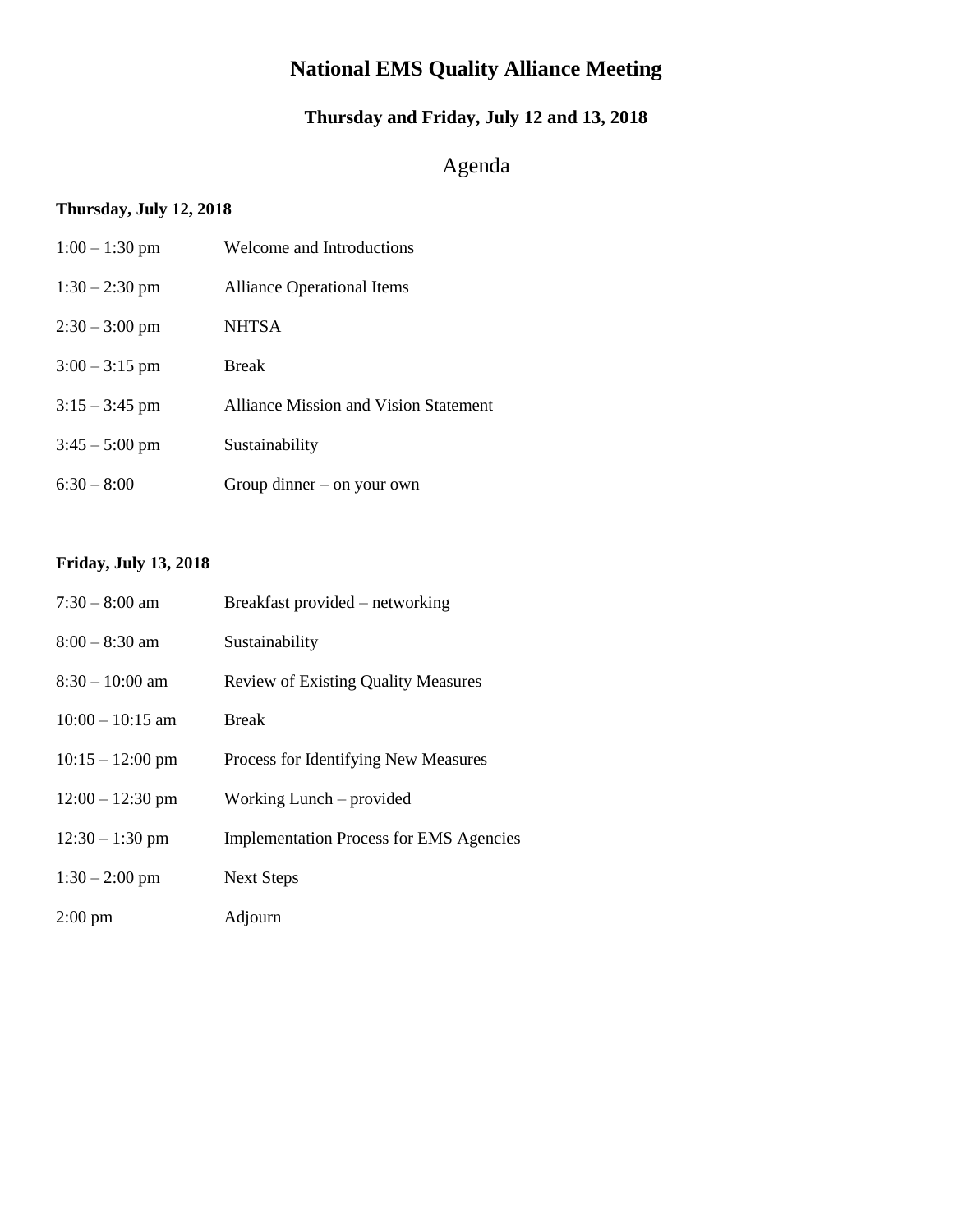# **National EMS Quality Alliance (NEMSQA)**

**Thursday, July 12, 2018 1:00- 5:00 p.m. CST Irving, Texas Membership Meeting** 

## **MINUTES**

# **In attendance**

#### **Steering Committee:**

Mike Hall (AAA), Peter Taillac, MD, FACEP (NASEMSO), Chief Mike McEvoy, PhD, NRP, RN, CCRN (IAFC), Dan Hankins, MD, FACEP (AAMS), Paul Brennan (IAEMSC), Michael Redlener, MD, FAEMS (NAEMSP), Jon Washko (NAEMT), Brooke Burton, NRP (NEMSMA)

### **Stakeholders:**

Roxanne Shanks, RRT, MBA, FABC (ACCT), Matt Zavadsky, MS-HAS, NREMT (AIMHI) Allen Yee, MD, FAAEM (AAEM) Peter Fischer, MD, FACS (ACS-COT), Jay Scott (CAPCE), Sam Vance, MHA, LP (EMSCIIC), Ginny Kennedy-Palys (ITLS), Michael Hilton, MD, MPH, FACEP, FAEMS (NCEMSF), Megan Hollern, MA, RN, NRP (NREMT), Gary Wingrove, FACPE, CP-C (TPF) via conference call.

### **Federal Partners:**

Sean Andrews (HHS PHE ECCC), Jon Krohmer, MD, FACEP (NHTSA OEMS), Dave Bryson, EMT (NHTSA OEMS)

## **Guest Speakers:**

Clay Mann (NEMSIS), Kelly Burlison (ACEP) **ACEP:** Jeffery Jarvis, MD, MS, EMT-P, FACEP, FAEMS Rick Murray, EMT-P, Patrick Elmes, EMT-P, Deanna Harper, EMT-I, Mari Houlihan, Cynthia Singh, MS

# **Discussion Items**

1. Welcome and Introductions

Mr. Hall opened the meeting and thanked everyone for attending and their commitment to participating in the project. Mr. Murray and Mr. Elmes shared some housekeeping items including the building layout, AED and Stop The Bleed kit location, and emergency evacuation information. Attendees introduced themselves.

# 2. NHTSA

Mr. Hall introduced Dr. Jon Krohmer who provided background on the EMS Compass project and the expectations of this development of EMS quality measures project. Dr. Krohmer shared that NHTSA and the other federal partners feel this is a critical project in the growth and evolution of the development of EMS as it relates to standardizing measures of performance. The EMS Compass project, which was led by NASEMSO, brought together the subject matter experts to develop a process along with several performance measures. Those quality measures were released as candidate measures for the EMS community to review and test. It was decided for the next phase that an independent organization made up of representatives of the all the national EMS organizations should manage the project. ACEP was selected to hold this new entity during its formation. This project was designed to set up an organization structure and develop a sustainability plan. The original project was for a 12-month period that ends in September 2018 but ACEP has asked for an extension to the funding period hopefully allowing the grant to continue until March 2019 and maybe later.

### 3. Alliance Operational Items

- A. Bylaws
	- o Mr. Murray led the discussion regarding the initial Alliance bylaws that were approved by the membership. It will be an ongoing process over time to revise the bylaws as needed and several suggestions have been submitted regarding additional items and changes. Since there is not a quorum of the general membership at this meeting we can't vote on changes to the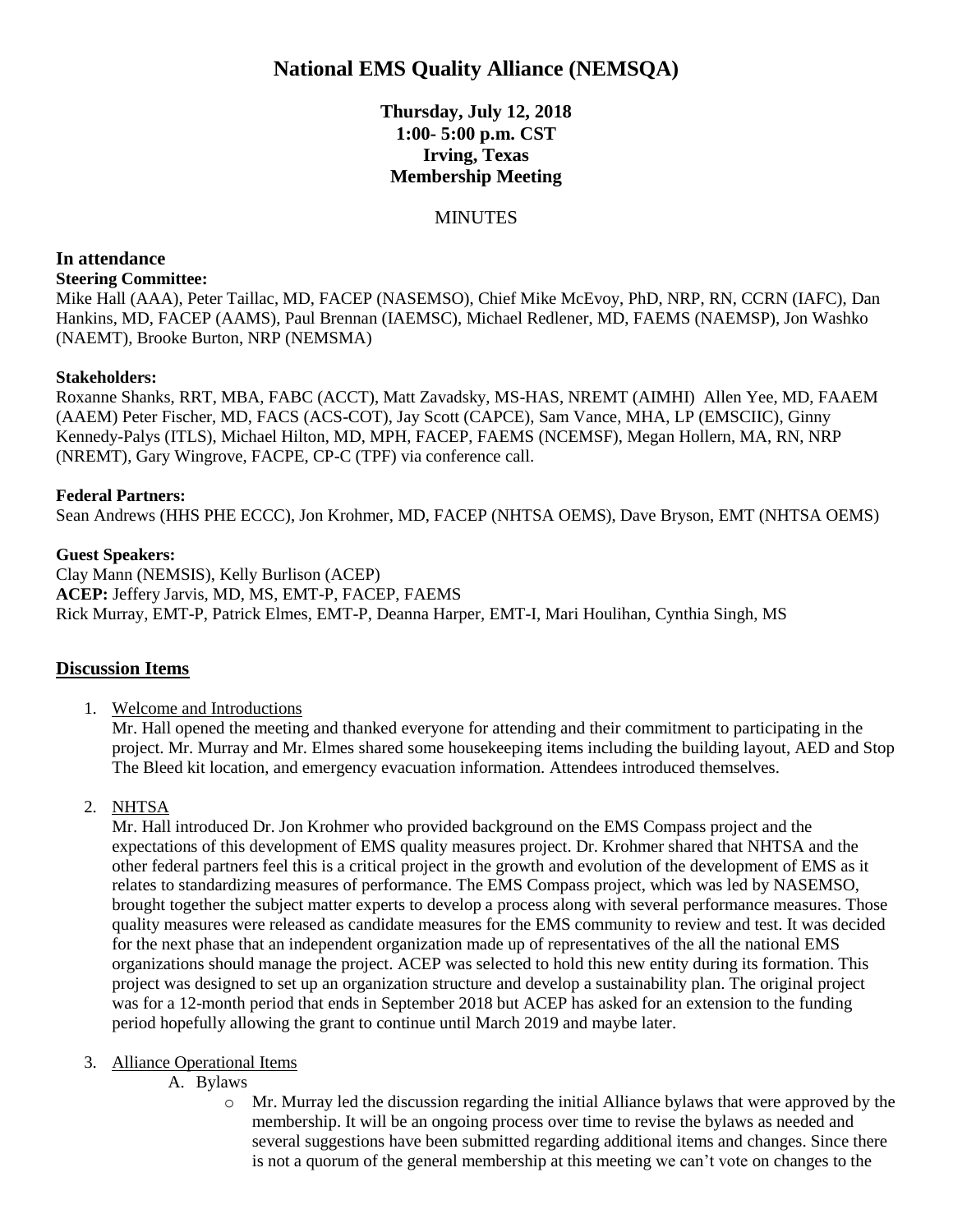bylaws, although we can discuss suggestions and finalize what you would like to submit for vote on a later date. Items that have been submitted for consideration include: Adding a statement about how we would dissolve the Alliance; Adding a statement that protects the officers and doesn't hold them financially responsible; Reviewing the current definition of the membership categories for the Steering Committee and Stakeholders. There might also be a need to add other members in the future like vendors, payors and others.

- o Other items discussed included who can vote on what topics and what the BOT Officers vote on. Members vote on Alliance business except for items listed like the BOT officer position which is done by the BOT. The question of where to incorporate and what status was discussed. A separate legal council will be obtained for the Alliance and they will advise on bylaws issues, incorporation, and IRS tax status.
- B. New Members
	- o There is current language for adding new members as two organizations have expressed interest. Once their application is received they will be reviewed by the Board of Trustee for approval. The members attending felt the current members listed in the Bylaws are the founding organization members and will be noted as such and any new organizations joining will not be considered founding members. Mr. Murray shared that the two groups that have approached us regarding membership are the American Heart Association and the American College of Cardiology. Additional organizations that have been suggested we contact to join the Alliance include; 1. American Health Insurance Plans 2. The Medicaid Health Plans of America 3. The American Hospital Association 4. The National Association of Home Care and Hospice 5. The Visiting Nurse Association of America 6. The Alliance for Home Healthcare Quality and Innovation 7. National Committee on Quality Assurance.
- **C.** Committees
	- o There was discussion regarding forming several committees under the BOT and three were identified to begin organization now:
		- Bylaws Committee Roxanne Shanks
		- Measured Development Committee Michael Redlener
		- Communications Committee Brooke Burton
	- Other committees to consider developing at a later time include:
	- o Membership Committee
	- o Measurement Adoption Committee
	- o Evidence Review Committee
	- o Technology Development Committee
	- o Stakeholder Communication Committee
	- o Research Committee

# 4. NEMSIS

Dr. Clay Mann presented an overview of the NEMSIS program and the data elements they capture and how it would be utilized during the NEMSQA process. A copy of his PowerPoint slides is attached.

5. Alliance Mission and Vision Statement

Mr. Hall led the discussion on developing a comprehensive Mission and Vision Statement for the Alliance. Several key points were discussed for inclusion What are we trying to accomplish? Quality, Improvement, Standards, Improving Patient Care, Outcomes, Proving Outcomes, Collaboration, Transparency in the Industry, Benchmarking, Facilitate and Promote Research, Tools for Feedback on Performance, People and Community, Meaningful Use of Data, Meaningful Measurements, Quality Measures. We can think about these and figure out just we want our statement to say.

6. Sustainability

Mr. Murray reviewed the current National EMS Quality Measures project and Alliance budget with the group. The need to identify a means for sustainability after the NHTSA funding ends was discussed as a primary item to be finalized before the program could move forward. Several options for funding were discussed including a membership fee paid by member organizations. It was mentioned that all members would probably not be able to contribute the same level of funding so a sliding fee scale might be needed. Another option discussed was looking at vendors and payors for funding as well as other grants and private foundations. The group discussed several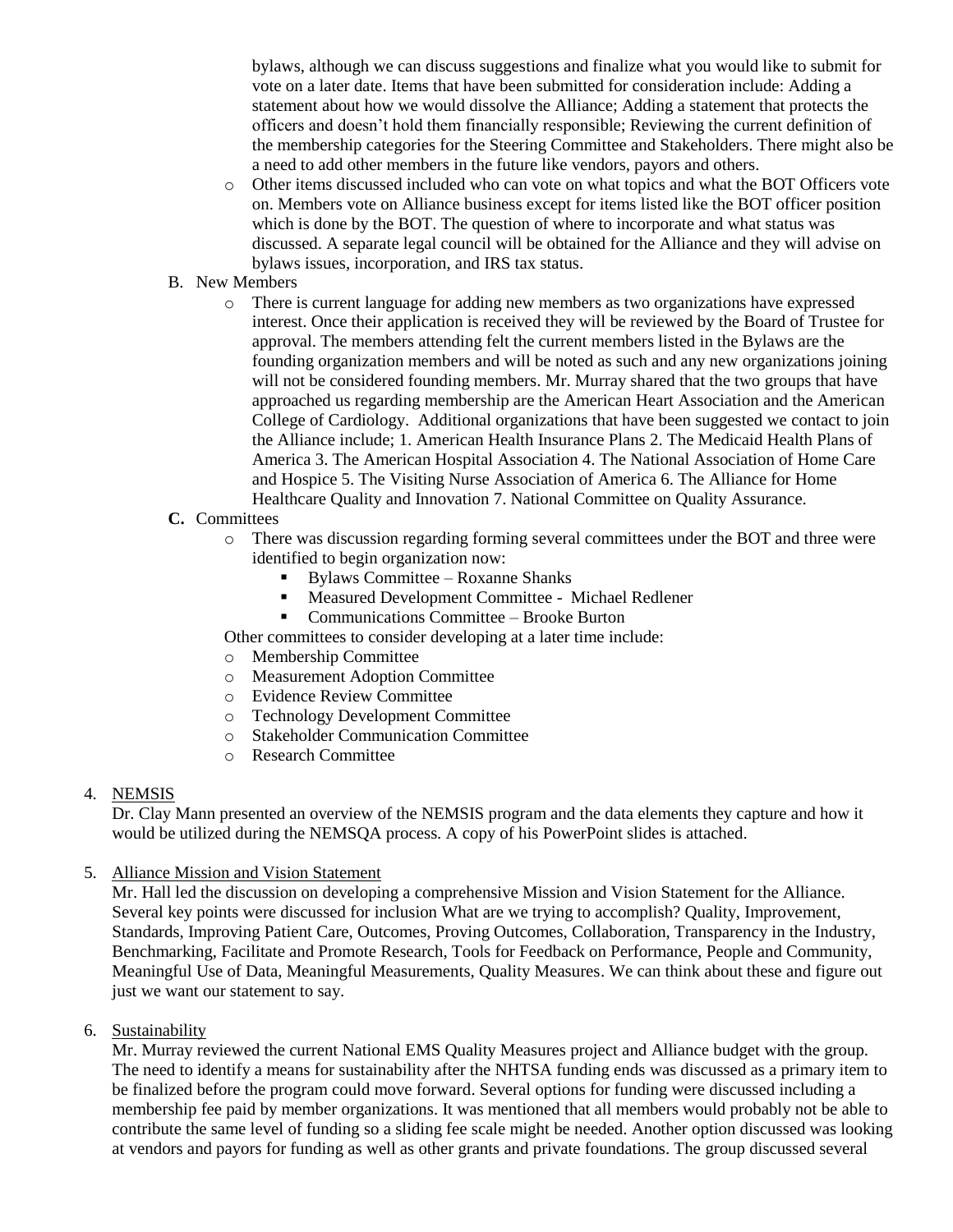other options including the possibility of charging a fee to EMS services and to EPCR vendors was also discussed. NHTSA was asked if the measures developed by this and the EMS Compass project could be used on a pay per use basis and they will have to research this and get back to the group. The data might also be valuable to other vendors and that might be a source of funding as well. The estimated cost per measure was discussed and amounts from \$50,000 to \$300,000 per measure were mentioned.

Mr. Hall asked the group to consider this discussion during the evening and try to bring back additional ideas to discuss during tomorrows session.

End of day-1 and meeting adjourned.

**National EMS Quality Alliance Meeting Minutes**

Friday, July 13, 2018 7:30 am – 2:00 pm CDT

### **ATTENDEES**

#### **Steering Committee:**

Mike Hall (AAA); Peter Taillac, MD, FACEP (NASEMSO); Chief Mike McEvoy, PhD, NRP, RN, CCRN (IAFC); Dan Hankins, MD, FACEP (AAMS); Paul Brennan (IAEMSC); Michael Redlener, MD, FAEMS (NAEMSP); Jon Washko (NAEMT); Brooke Burton, NRP (NEMSMA)

#### **Stakeholders:**

Roxanne Shanks, RRT, MBA, FABC (ACCT); Matt Zavadsky, MS-HAS, NREMT (AIMHI); Allen Yee, MD, FAAEM (AAEM); Peter Fischer, MD, FACS (ACS-COT); Jay Scott (CAPCE); Sam Vance, MHA, LP (EMSCIIC); Ginny Kennedy-Palys (ITLS); Michael Hilton, MD, MPH, FACEP, FAEMS (NCEMSF); Megan Hollern, MA, RN, NRP (NREMT); Gary Wingrove, FACPE, CP-C (TPF)

### **Federal Partners:**

Sean Andrews (HHS PHE ECCC); Jon Krohmer, MD, FACEP (NHTSA OEMS); Dave Bryson, EMT (NHTSA OEMS)

#### **Guest Speakers:**

Clay Mann (NEMSIS); Kelly Burlison (ACEP)

**ACEP:** Jeffery Jarvis, MD, MS, EMT-P, FACEP, FAEMS 6; Rick Murray, EMT-P; Patrick Elmes, EMT-P; Deanna Harper, EMT-I; Mari Houlihan; Cynthia Singh, MS

### **DISCUSSION ITEMS**

1. Sustainability

The group discussed the possibility of making \$5,000 commitments per member that would begin after March 2019 to fund the Alliance. After additional review of the budget and the funds remaining it was decided that the request for an extension of the project should continue through September 2019. Mr. Murray will prepare the appropriate paperwork to submit to NHTSA. A value statement should be developed for use with the individual associations to demonstrate the return on investment. Everyone was encouraged to ask their organizations to consider endorsing NEMSQA as the standard quality setting body that will move the process forward. It was suggested that the group explore partnerships with universities that have EMS research programs receive funding/sponsorships from them.

The mission of NEMSQA should be validation, implementation, and dissemination of all pre-hospital quality measures guidelines being developed.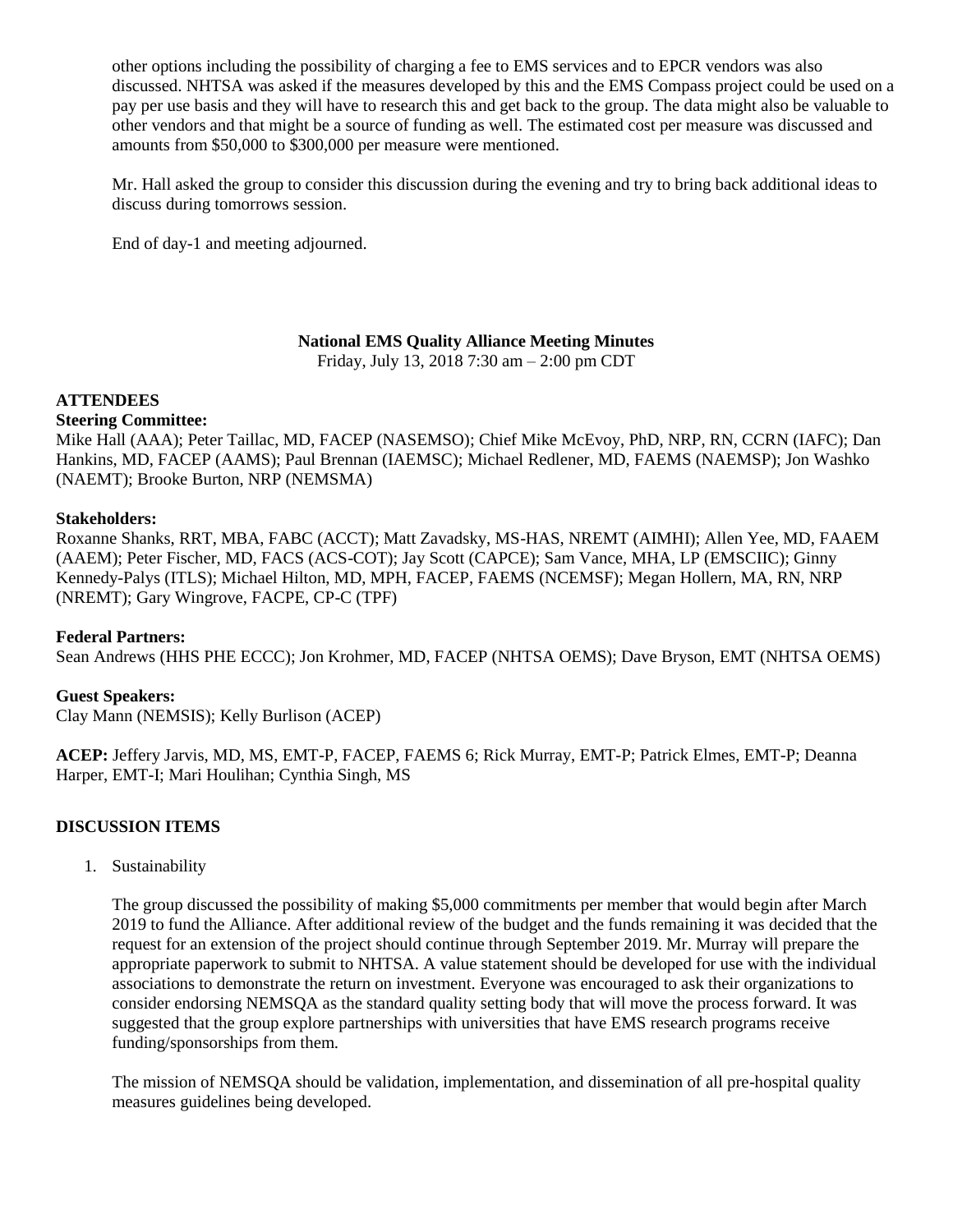## 2. Review of Existing Quality Measures

The following suggestions were made:

- On existing Compass measures, determine if measures were currently being used and are of value.
- Contact vendors and work through associations to find out what is working, and tweak what needs to be changed.
- Review the EMS Compass process of identifying measures and come up with a similar process.
- Create a checklist of what will work for the Alliance and standardize the process.
- Develop a taskforce or subcommittee per individual quality measure in order to divide the work and provide more timely results for the Development Committee.
- Explore outreach for adoption of measures into accreditation standards with various stakeholders. Vendors need to be at table for technology advisory portion.
- GAMUT database was created several years ago for ground and air critical care transport. This is already being used for tracking, although not reporting.
- If we work together on current compass measures and on other measures in the future, EMSC might be willing to contribute funding to the project.
- Develop a strategy to reduce barriers to working together with other groups to create a project that will endure.
- Charge the Quality Measures Committee with identifying other groups that are doing measures to see if there are opportunities for learning from or partnering with them.
- Create a group of measures to look at initially and recommend any necessary substructure.
- Potentially work with NEMSIS and/or other vendors to see what issues there might be with any current measures.
- 3. Process for Identifying New Measures

Kelly Burlison presented ACEP's measure development process, see attached slides.

The group discussed the following items:

There is a distinct advantage in that the EMS data set is more uniform than hospital data...NEMSIS is a clear defined standard. 80% of the data set is the same and all is electronic. The majority of expense of measures development is in data collection and abstraction. We must let NEMSIS know when we need a new data element.

Every compass measure would fall into the electronic measures only category. There are other measures that depend on human abstractors. It was suggested the group add custom fields with the EHR and also provide guidelines outside the NEMSIS domain. The NEMSIS data includes structure for the custom elements, which provides framework for adding variables, which means those could be created quickly. The group agreed it would be a good idea to publish directions on how to go about standardizing the non-standard data for those flexible data elements. This could be a huge time saver.

Dr. Krohmer suggested the group think 3-5 years ahead about measures where the data elements already exist and not rely on NEMSIS to create a lot of custom elements, which is incredibly expensive and time consuming. Focus on things that can be easily identified with currently existing data elements.

Promote and focus on outcomes. The structure to do this on the national level is not there. Vendors sell solutions for this. Need to work on interoperability of the systems going forward. The goal is to make the EMS record part of the patient's medical record. We should put a placeholder in for outcomes data when we construct our measures so when it is turned on in a specific area, that can happen. We may have to suggest to CMS what we want. Hospitals need to abstract the same data we are interested in getting. Maybe they are interested in getting the EMS data also. Dr. Krohmer will find out who to talk with at the AHA.

# **TO DO/NEXT STEPS:**

- 1. Finalize decision regarding incorporation (501C3 or 501C6) and in which state to incorporate.
- 2. Finalize a budget that will support the organization initially.